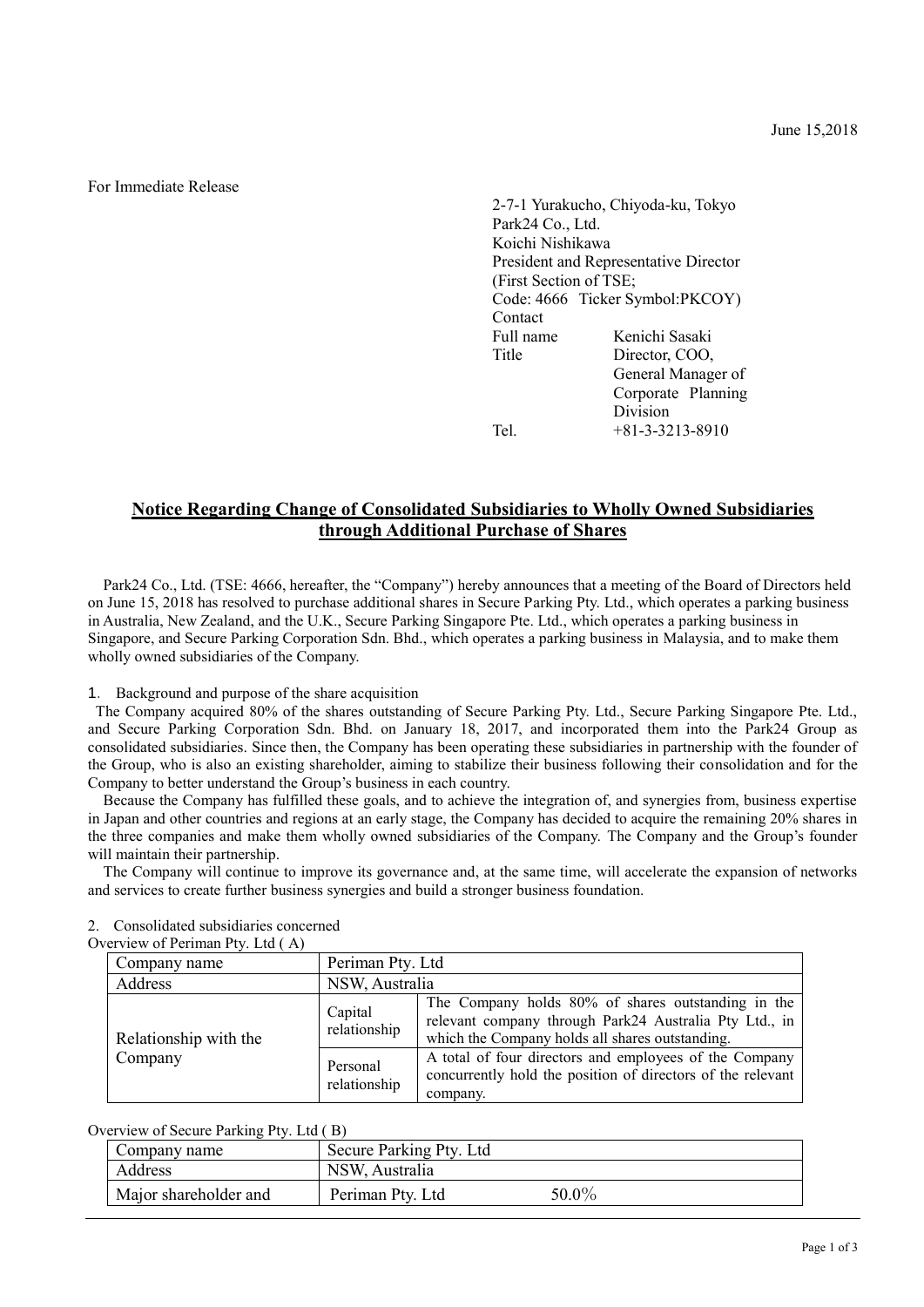| shareholding ratio                                                   | Auspark Holdings Pty. Ltd |                                                                                                                                                                | 50.0%     |           |  |
|----------------------------------------------------------------------|---------------------------|----------------------------------------------------------------------------------------------------------------------------------------------------------------|-----------|-----------|--|
| Relationship with the                                                | Capital<br>relationship   | The Company holds 80% of the shares outstanding in the<br>relevant company through Periman Pty. Ltd., in which the<br>Company holds 80% of shares outstanding. |           |           |  |
| Company                                                              | Personal<br>relationship  | A total of four directors and employees of the Company<br>concurrently hold the position of directors of the relevant<br>company.                              |           |           |  |
| Last 3 year consolidated financials                                  |                           |                                                                                                                                                                |           |           |  |
| (Unit: AUD million)                                                  |                           |                                                                                                                                                                |           |           |  |
| (Reference: $1 \text{ AUD} = 83.5 \text{ JPY}$ as of June. 14, 2018) |                           |                                                                                                                                                                |           |           |  |
| Fiscal period                                                        | June 2015                 |                                                                                                                                                                | June 2016 | June 2017 |  |
| Net assets                                                           |                           | 21.6                                                                                                                                                           | 20.9      | 11.7      |  |
| Total assets                                                         |                           | 82.4                                                                                                                                                           | 83.6      | 65.6      |  |
| Revenue                                                              |                           | 248.6                                                                                                                                                          | 274.8     | 279.6     |  |
| <b>EBITDA</b>                                                        |                           | 12.8                                                                                                                                                           | 14.7      | 9.8       |  |

### Overview of Secure Parking Singapore Pte. Ltd. (C)

| Company name                        | Secure Parking Singapore Pte. Ltd. |      |                                                                                                                                                                  |            |  |
|-------------------------------------|------------------------------------|------|------------------------------------------------------------------------------------------------------------------------------------------------------------------|------------|--|
| Address                             | Singapore                          |      |                                                                                                                                                                  |            |  |
| Relationship with the               | Capital<br>relationship            |      | The Company holds 80% of shares outstanding in the<br>relevant company through PARK24 SINGAPORE PTE.<br>LTD., in which the Company holds all shares outstanding. |            |  |
| Company                             | Personal<br>relationship           |      | A total of four directors and employees of the Company<br>concurrently hold the position of directors of the relevant<br>company.                                |            |  |
| Last 3 year consolidated financials |                                    |      |                                                                                                                                                                  |            |  |
| (Unit: SGD million)                 |                                    |      |                                                                                                                                                                  |            |  |
|                                     |                                    |      | (Reference: 1 SGD = 82.6 JPY as of June. 14, 2018)                                                                                                               |            |  |
| Fiscal period                       | March 2015                         |      | March 2016                                                                                                                                                       | March 2017 |  |
| Net assets                          |                                    | 8.2  | 8.6                                                                                                                                                              | 10.2       |  |
| Total assets                        |                                    | 23.0 | 34.9                                                                                                                                                             | 38.0       |  |
| Revenue                             |                                    | 33.8 | 49.1                                                                                                                                                             | 66.1       |  |
| <b>EBITDA</b>                       |                                    | 5.6  | 8.1                                                                                                                                                              | 11.2       |  |

Overview of Secure Parking Corporation Sdn. Bhd. (D)

| Company name                                                                        | Secure Parking Corporation Sdn. Bhd. |                                                                                                                                                                 |  |  |
|-------------------------------------------------------------------------------------|--------------------------------------|-----------------------------------------------------------------------------------------------------------------------------------------------------------------|--|--|
| Address                                                                             |                                      | Kuala Lumpur, Malaysia                                                                                                                                          |  |  |
| Relationship with the                                                               | Capital<br>relationship              | The Company holds 80% of shares outstanding in the<br>relevant company through PARK24 MALAYSIA SDN.<br>BHD., in which the Company holds all shares outstanding. |  |  |
| Company                                                                             | Personal<br>relationship             | A total of four directors and employees of the Company<br>concurrently hold the position of directors of the relevant<br>company.                               |  |  |
| Last 3 year consolidated financials<br>$(I\left  \text{init:} \right  NVD$ million) |                                      |                                                                                                                                                                 |  |  |

|               |               |                                                                      | (UNIU: MYK MIIIION) |
|---------------|---------------|----------------------------------------------------------------------|---------------------|
|               |               | (Reference: $1 \text{ MYR} = 27.6 \text{ JPY}$ as of June. 14, 2018) |                     |
| Fiscal period | December 2014 | December 2015                                                        | December 2016       |
| Net assets    | 7.0           |                                                                      |                     |
| Total assets  | 25.8          | 319                                                                  | 374                 |
| Revenue       | 90.5          | 80.0                                                                 | 78.6                |
| <b>EBITDA</b> | 6.9           | 77                                                                   |                     |